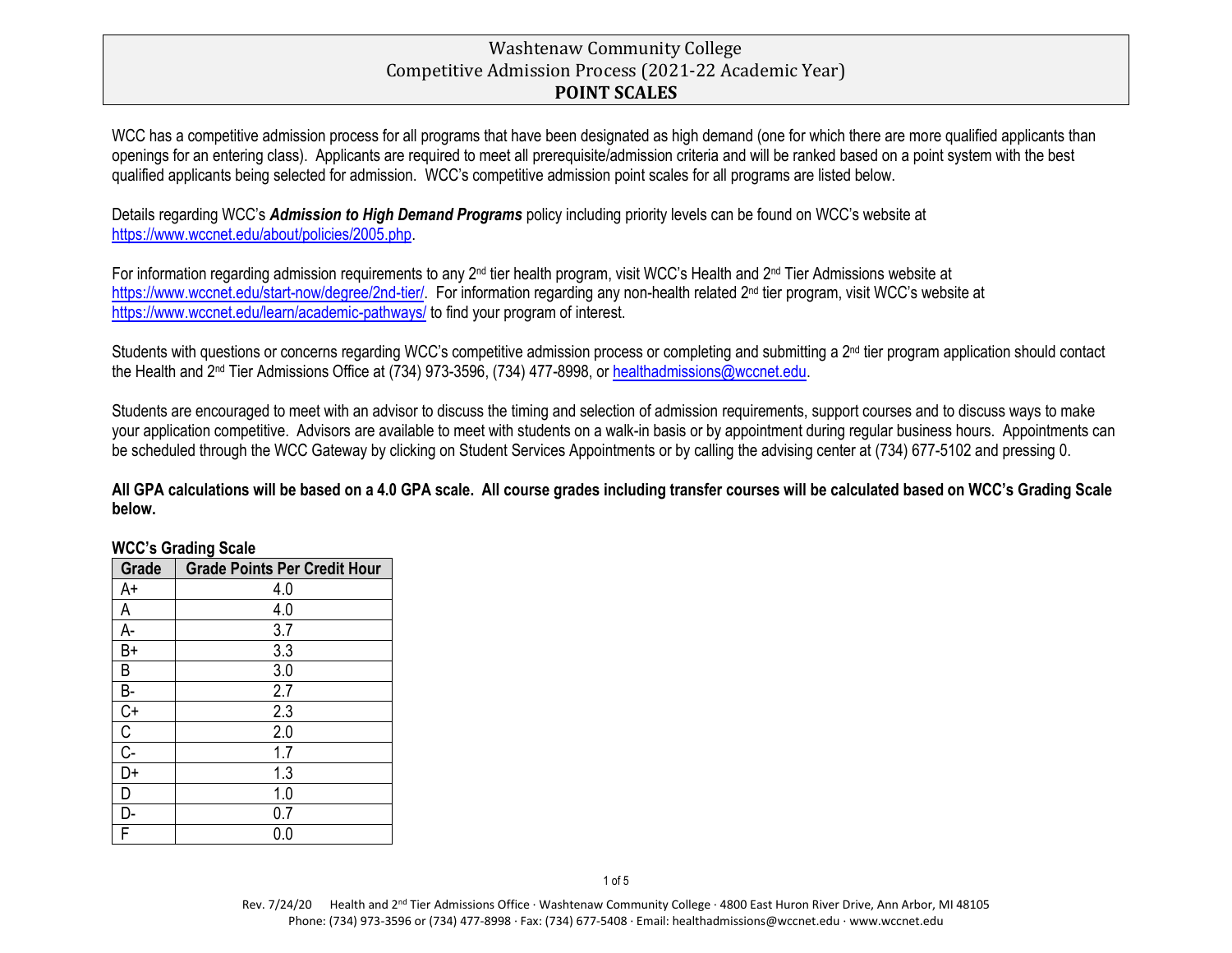#### **WCC's Competitive Admission Process (2021-22 Academic Year) POINT SCALES continued**

**All GPA calculations will be based on semester hours. Course hours and cumulative GPA totals from schools using quarter hours, will be converted to semester hours and the quality points will be recalculated to reflect semester hours.** 

*How to calculate:*

*(2 x Number of Quarter Hours) / 3 = Semester Hours Number of Semester Hours x Grade Points Per Hour = Quality Points*

# 1. **CUMULATIVE PROGRAM PREREQUISITE GPA**

The student's grade/GPA of all required program prerequisite courses will be included in the calculation. Students will be awarded points based on their cumulative program prerequisite GPA according to the scale below.

### *How to calculate:*

*Number of Credit Hours of course X Grade Points Per Credit Hour = Quality Points (See WCC's Grading Scale on page 1 to determine grade points.) Sum of Quality Points from all prerequisite courses / Sum of GPA Credit Hours from all prerequisite courses = Cumulative Program Prerequisite GPA*

| <b>Cumulative Program Prerequisite GPA Scale</b> | <b>Points</b> |
|--------------------------------------------------|---------------|
| 4.00                                             | 63            |
| $3.90 - 3.99$                                    | 60            |
| $3.80 - 3.89$                                    | 57            |
| $3.70 - 3.79$                                    | 54            |
| $3.60 - 3.69$                                    | 51            |
| $3.50 - 3.59$                                    | 48            |
| $3.40 - 3.49$                                    | 45            |
| $3.30 - 3.39$                                    | 42            |
| $3.20 - 3.29$                                    | 39            |
| $3.10 - 3.19$                                    | 36            |
| $3.00 - 3.09$                                    | 33            |
| $2.90 - 2.99$                                    | 30            |
| $2.80 - 2.89$                                    | 27            |
| $2.70 - 2.79$                                    | 24            |
| $2.60 - 2.69$                                    | 21            |
| $2.50 - 2.59$                                    | 18            |
| $2.40 - 2.49$                                    | 15            |
| $2.30 - 2.39$                                    | 12            |
| $2.20 - 2.29$                                    | 9             |
| $2.10 - 2.19$                                    | 6             |
| $2.00 - 2.09$                                    | 3             |

2 of 5

Rev. 7/24/20 Health and 2<sup>nd</sup> Tier Admissions Office · Washtenaw Community College · 4800 East Huron River Drive, Ann Arbor, MI 48105 Phone: (734) 973-3596 or (734) 477-8998 · Fax: (734) 677-5408 · Email: healthadmissions@wccnet.edu · www.wccnet.edu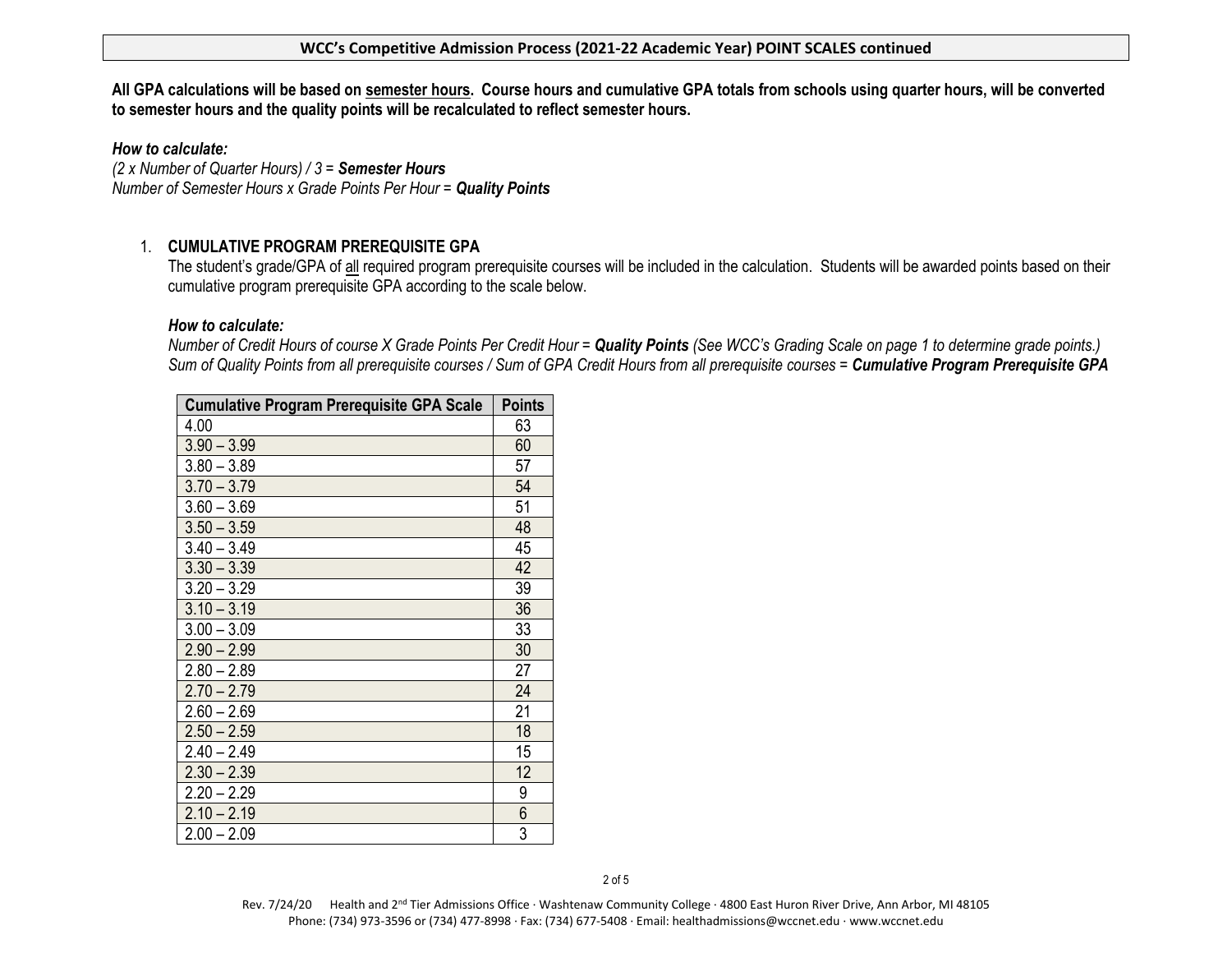#### **WCC's Competitive Admission Process (2021-22 Academic Year) POINT SCALES continued**

### 2. **RESIDENCY STATUS**

Students are awarded points based on residency status. Residency status is based on where the student resides and is verified with a Driver's License, State ID, or other acceptable documentation that has been approved to verify residency status at WCC. For more information on WCC's policies and procedures regarding residency, please visit WCC's website at [https://www.wccnet.edu/afford/cost/residency.php.](https://www.wccnet.edu/afford/cost/residency.php)

| <b>Residency Status Scale</b>           | <b>Points</b> |
|-----------------------------------------|---------------|
| In-District (Washtenaw County Resident) |               |
| Out-District (Michigan Resident)        |               |
| Out-State & International               |               |

# 3. **EXPERIENCE –** *Physical Therapist Assistant (APPTA) and Radiography (APRAD) applicants ONLY*

Students will only be awarded points for one (1) of the items below (section A or B). Points will not be awarded for experience that is required to meet prerequisite or program requirements (i.e. Physical Therapist Assistant students will not be awarded points for completing observation hours.) All experience is evaluated by the departments after the application deadline. The *Experience Form* can be found in the program application packet on WCC's Health and 2<sup>nd</sup> Tier Admissions website at [https://www.wccnet.edu/start-now/degree/2nd-tier/.](https://www.wccnet.edu/start-now/degree/2nd-tier/)

### A. **Employment Experience**

Students must have **direct patient care** employment experience in a **hospital or health care facility/agency within 8 years of the application deadline**. Students must verify they work(ed) a minimum of 30 hours per week for full-time status and a minimum of 15 hours per week for part-time status. The student and their employer/supervisor must complete the *Experience Form* to verify. Veterans must submit form **DD-214** to verify experience.

| Full-Time Employment Experience Scale (30 or more hours per week) |  |
|-------------------------------------------------------------------|--|
| 2 years or more                                                   |  |
| 1 year or more (less than 2 years)                                |  |
| 6 months or more (less than 1 year)                               |  |
| 3 months or more (less than 6 months)                             |  |

| Part-Time Employment Experience Scale (15 or more hours per week) |  |
|-------------------------------------------------------------------|--|
| 2 years or more                                                   |  |
| 1 year or more (less than 2 years)                                |  |
| 6 months or more (less than 1 year)                               |  |
| 3 months or more (less than 6 months)                             |  |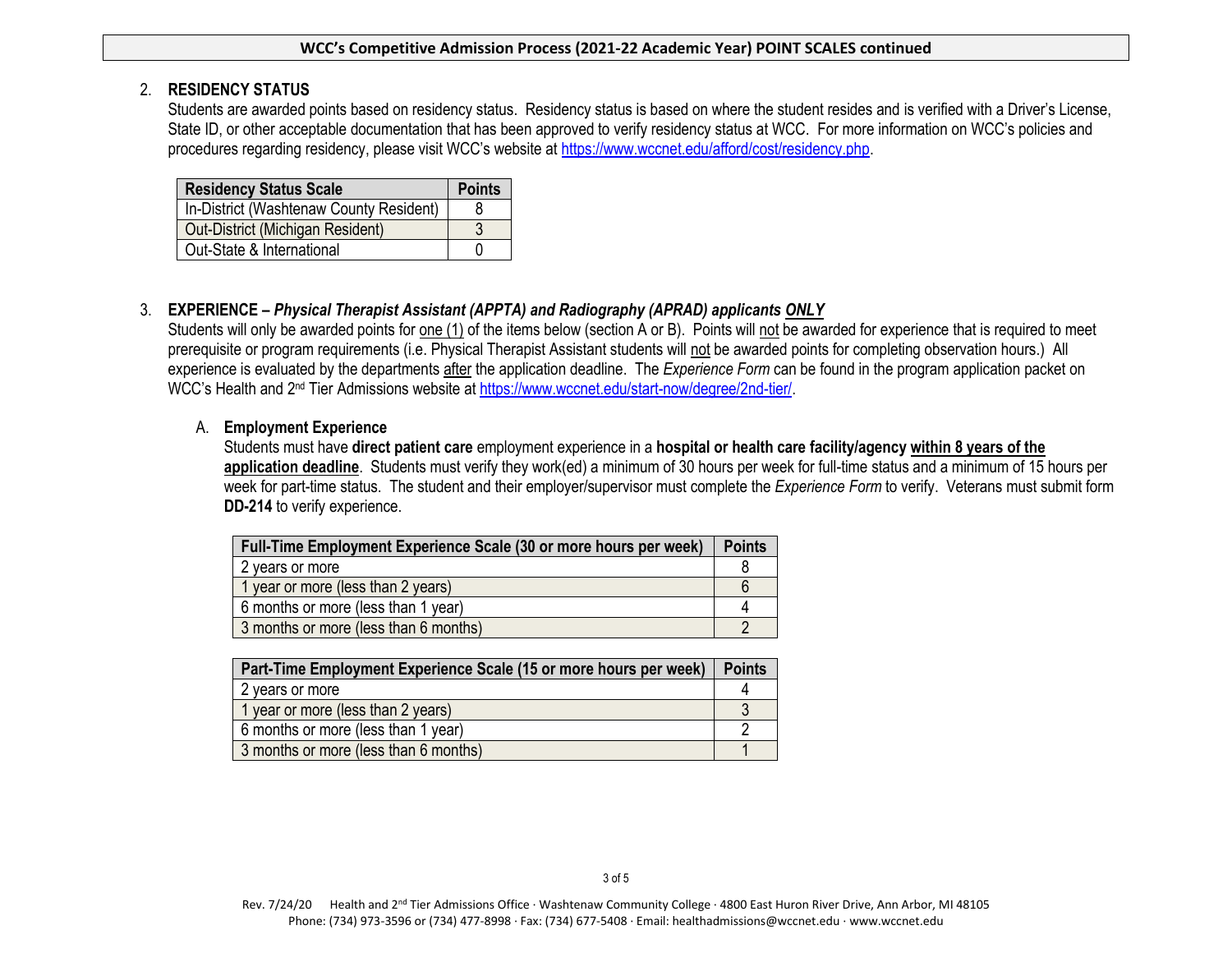#### **WCC's Competitive Admission Process (2021-22 Academic Year) POINT SCALES continued**

### B. **High School Health Science Technology Programs**

Students who have successfully completed a high school health science technology program (minimum of 1 year) with a minimum grade of C/2.0 must complete and submit their official high school transcript. If the program is not clearly stated on the student's transcript, further documentation from the high school must be submitted to clarify/confirm completion.

| High School Health Science Technology Programs Scale      | <b>Points</b> |
|-----------------------------------------------------------|---------------|
| 1 Year in a High School Health Science Technology Program |               |

## 4. **MILITARY OR VETERAN STATUS**

Students must verify status by submitting appropriate documentation if currently serving or **DD-214.** 

| <b>Veteran Status Scale</b> |  |
|-----------------------------|--|
| Veteran Status              |  |

### 5. **COURSES TAKEN AT WCC**

Students can be awarded additional point(s) for each prerequisite course taken at WCC. Points will only be awarded for courses that are used to meet application requirements.

| <b>Courses Taken at WCC Scale</b> | <b>Points</b> |
|-----------------------------------|---------------|
| Prerequisite Course (per course)  |               |

## 6. **ALTERNATE CANDIDATE STATUS**

Students reapplying to the program who made alternate candidate status based on a previous application and who did not make admission to the program will be awarded additional points. Additional points will only be awarded to students who made alternate candidate status under WCC's competitive admission process and not the prior waitlist process.

| Alternate Candidate Status Scale   Points |  |
|-------------------------------------------|--|
| 1 time                                    |  |
| 2 or more times                           |  |